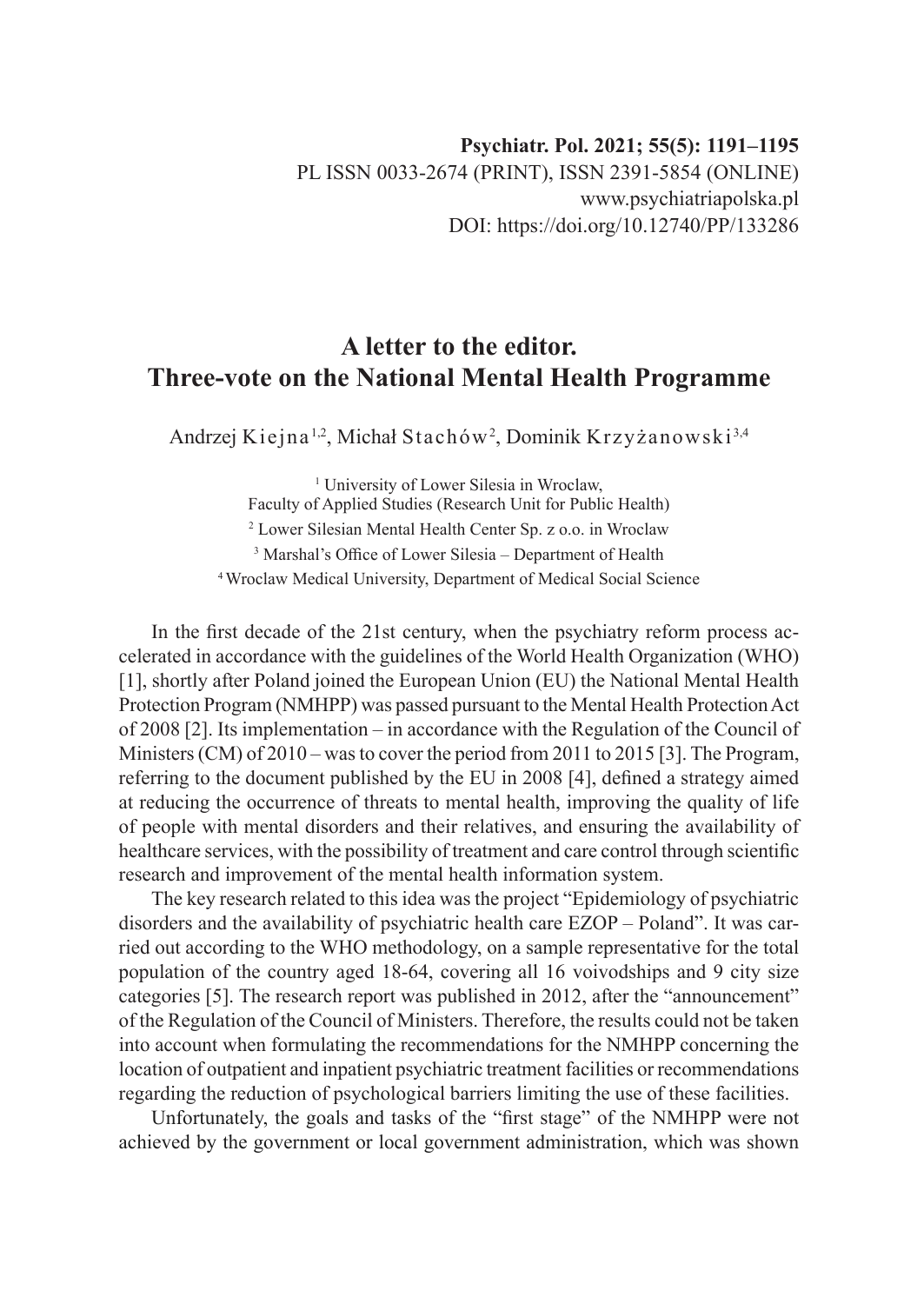in the report of the Supreme Audit Office (NIK) of 26 January 2017. It has not been possible to reduce the risks to mental health or improve the quality of life of people with mental disorders and their relatives. The availability of psychiatric care services has not improved either. In the opinion of the Supreme Audit Office, the main reasons for the failure of the NMHPP are the lack of financial resource planning by the implementers of individual tasks, ineffective coordination of the Program, and the general nature of some of the objectives and tasks [6]. Other reasons include the low activity of the psychiatric community in this area (except for the Coordinators of the NMHPP) and the lack of a real public debate. The experience of scientific institutions that participated in EU framework projects (EDEN, EUNOMIA, EUPRIS, DEMoBinc, EuroCoDe, MHEEN-2) was not used either [7]. The results of these studies, carried out according to high methodological standards, could have been used in the creation of organizational assumptions and in the determination of monitoring indicators for Mental Health Centers (MHCs)**.** For example, the EDEN study showed that day wards can be an alternative to inpatient treatment of patients with acute psychoses [8]. On the other hand, the MHEEN-2 study standardized a new version of the "European Service Mapping Schedule" (ESMS) tool used to assess the structure and quality of psychiatric services [9]. The end result of the DEMoBinc project was the QuIRC (Quality Indicator for Rehabilitative Care) tool – to be used for assessing the quality of care for people with long-term mental health problems in psychiatric and social welfare departments [10].

The insufficient activity of the Polish Psychiatric Association (PTP) in this area is also worrying. Both in the regions (Wroclaw branch) and on the forums of the PTP there were no discussions with the participation of experts, and during the subsequent congresses and in the scientific periodical of the PTP, this topic was very rarely touched upon. And so, during the 43rd Congress of Polish Psychiatrists (CPP), which took place in Poznan in 2010, one paper was delivered, entitled "Environmental teams". This subject was not taken up at all during the 44th CPP in Lublin. It was only during the PTP Congress in 2016 that five papers were presented, including: "Why is it necessary to reform Polish psychiatry?" and "National Mental Health Program 2016-2020".

In the period 2011–2016, the journal "Psychiatria Polska" published only two articles in this area in the form of letters to the editor. In the first letter [11], the authors bring attention to the lack of involvement in the implementation of the Program by the institutions responsible for its realization, pointing to the inertia of the scientific community in this regard. They present the results of their own study, conducted using the Delphi method, in which the preparations for the implementation of the NMHPP were assessed. The obtained results were interesting (the needs were correctly identified), which does not mean at all that the study was a success, as only 20 of the 30 invited experts expressed their willingness to participate in it, and only 12 (including 2 from marshal offices) completed it. As a consolation, it can only be added that it was 2009, when the idea of the NMHPP was not yet widely known.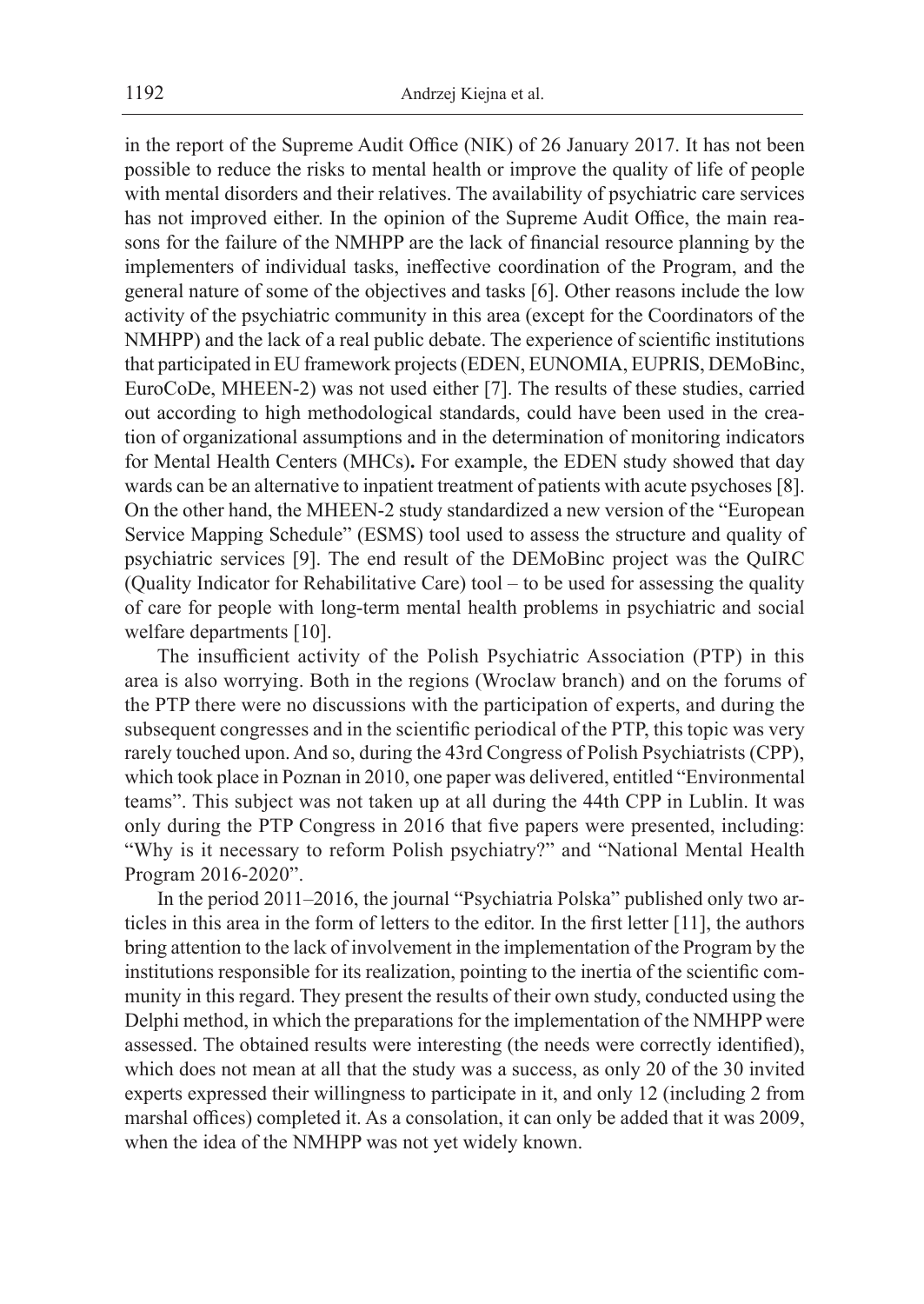The second – very important – letter was an appeal "For the rescue of the NMHPP". The authors of that open letter asked the professional community to support the protest (also issued by the Main Board of the PTP to the Chancellery of the Sejm and Senate) against the Parliament's intention to liquidate the statutory rank of NMHPP and transfer it to the National Health Program (NHP) proposed by the Public Health Act as one of its many operational goals [12].

However, the main tasks related to the protection of mental health were "defended" and maintained under the NMHPP, while "promotion of mental health and prevention of mental disorders" was assigned to the tasks of the NHP, which is governed by the provisions of the Public Health Act.

Soon after the publication of the Supreme Audit Office's report, the Regulation of the Council of Ministers of 8 February 2017 on the NMHPP for 2017–2022 [13] was published. The publication rendered another opportunity to implement the Program according to the updated assumptions and provisions. The report presented a diagnosis of the situation and threats to mental health, including regional differences. Attention was drawn to the high prevalence rates of the so-called common mental disorders and suicides. Recommendations have been prepared on the use of various forms of treatment among patients diagnosed with schizophrenia, as well as in the field of child and adolescent psychiatry. For this purpose, data from the "EZOP Poland Report", data from public statistics on registered morbidity for 2011-2014 and data from the Police Headquarters on suicides were used. Chapter II presents the objectives and tasks for entities responsible for the implementation of the NMHPP, which are consistent with those presented in the previous version of the Program. What is worrying is the lack of a roadmap to implement the commitments made in the 2022 perspective. The principles of cooperation in the achievement of the assumed goals (MHC, transformations of hospitals) and the methods of demonstrating the effects were not specified. A key issue will also be the financial support that will be offered in various regions of the country in the coming years. Although the budget expenditures for the implementation of the NMHPP are significant (nearly PLN 280 million), these tasks included in the Program will be very burdensome (organizationally and financially) for local government units and it would be extremely important to start their implementation as soon as possible. Achance for substantive assistance in the implementation of the Program is the appointment of the Plenipotentiary of the Minister of Health for reform in psychiatry [14], but so far the activity of the Plenipotentiary's Office is mainly focused on appointing MHC for pilotage, unfortunately not always in line and according to convincing criteria. For example, efforts lasting over a year to join the pilot project by a psychiatric hospital in Wroclaw, despite the fulfillment of all formal conditions (including the development by the Lower Silesian Marshal's Office and adoption by the Voivodship Board of the Resolution "Areas of responsibility of Mental Health Centers for the Lower Silesian Voivodship" [15]), so far have not been crowned with success. However, we hope that it will happen soon, because the NMHPP is to serve all citizens, regardless of where they live, and grassroots initiatives, including the will of the applicant institution,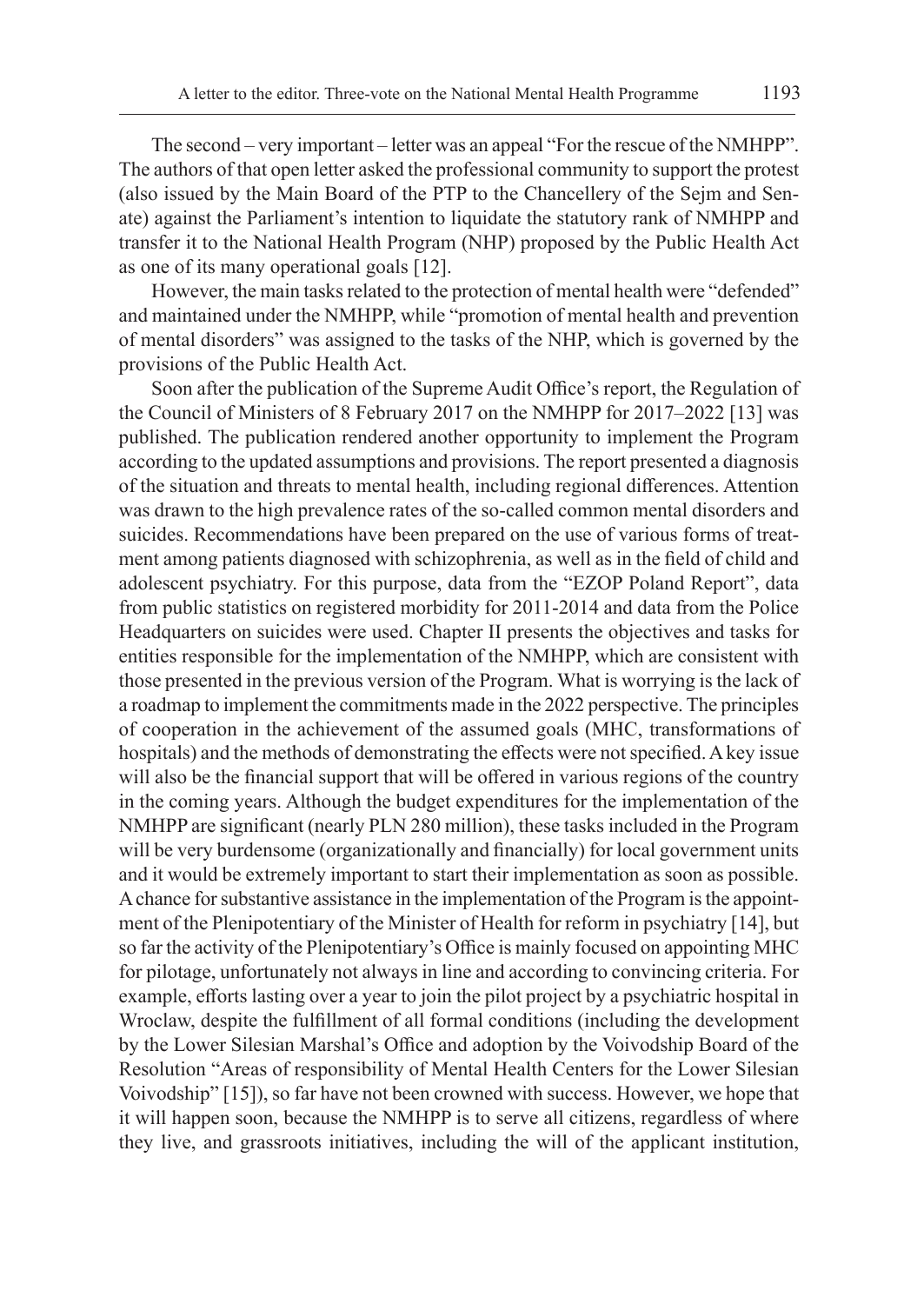should be especially appreciated. It is obvious that psychiatric hospitals located in large agglomerations should transform, which requires time and large financial resources. However, as long as there is no MHC there, stigmatizing terms should be avoided; we should refrain ourselves from calling them refuges when promoting the NMHPP, because they are indeed places where health services are provided.

And at the end of our reflections on the NMHPP, it is worth calling for a greater involvement of professionals, local government officials, and ordinary citizens in the implementation of this extremely important project, which should be especially noticed in times of the dramatic effects of the COVID-19 pandemic.

## **References**

- 1. World Health Organization. *World Health Report 2001. Mental Health: New Understanding. New Hope.* Geneva: World Health Organization; 2001.
- 2. Journal of Laws from 2008 No. 180, item 1108.
- 3. Journal of Laws from 2011 No. 24, item 124.
- 4. Wahlbeck K, Braddick F, Gabilondo A, McDaid D, Lang G, O'Sullivan C. *European Pact for Mental Health and Wellbeing: Collating forces to put mental health on the political agenda.*  Die Psychiatrie 2010; 7: 74–80.
- 5. Moskalewicz J, Kiejna A, Wojtyniak B, editors. *Raport z badań "Epidemiologia zaburzeń psychiatrycznych i dostęp do psychiatrycznej opieki zdrowotnej – EZOP Polska".* Warsaw: Institute of Psychiatry and Neurology; 2012.
- 6. Implementation of the tasks of the National Mental Health Program: KZD.430.006.2016 Nr ewid.186/2016/P/16/055/KZD.
- 7. http://www.psych.umed.wroc.pl/pl/ research projects international archive (accessed on 10.12.2020).
- 8. Kallert TW, Priebe S, McCabe R, Kiejna A et al. *Are day hospitals effective for acutely ill psychiatric patients? A European multicenter randomized controlled trial.* J. Clin. Psychiatry 2007; 68: 278-287.
- 9. Adamowski T, Trypka E. *European Service Mapping Schedule (ESMS) instrument used to describe the structure of mental health care.* Psychiatr. Pol. 2002; 36(6 Suppl): 369-376.
- 10. Killaspy H, White S, Wright C, Taylor TL, Turton P, Schützwohl M et al. *The development of the Quality Indicator for Rehabilitative Care (QuIRC): A measure of best practice for facilities for people with longer term mental health problems.* BMC Psychiatry 2011; 11: 1-7.
- 11. Kiejna A, Ciałkowska-Kuźmińska M, Piotrowski P. *National Mental Health Program idea or reality?* Psychiatr. Pol. 2012; 46(3): 499-502.
- 12. Wciórka J, Cechnicki A. *Help us save the National Programme for the Protection of Mental Health (open letter).* Psychiatr. Pol. 2015; 49(4): 871-872.
- 13. Regulation of the Council of Ministers of 8 February 2017 on the National Mental Health Program – Journal of Laws from 2017, item 458.
- 14. Order of the Minister of Health of 29 July 2019 on the appointment of the Plenipotentiary of the Minister of Health for reform in psychiatry. Journal of Min. of Health from 2019. 58. Published: 30 July 2019.